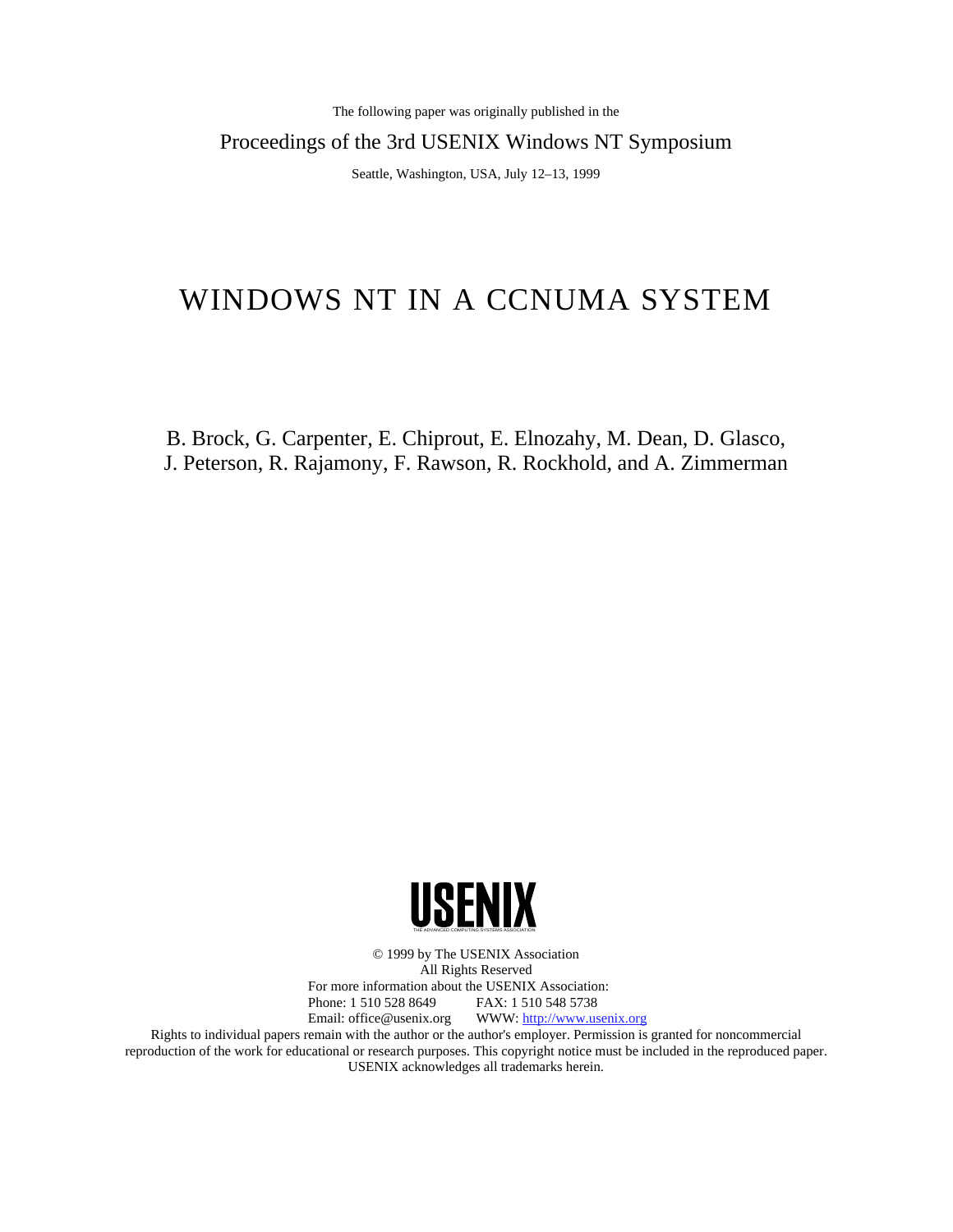## **Windows NT in a ccNUMA System**

B. Brock, G. Carpenter, E. Chiprout, E. Elnozahy, M. Dean, D. Glasco, J. Peterson, R. Rajamony, F. Rawson, R. Rockhold, A. Zimmerman

> IBM Austin Research Laboratory Bldg. 904, MS-9460, 11501 Burnet Road Austin, TX 78758

*mootaz@us.ibm.com*

#### **Abstract**

We have built a 16-way, ccNUMA multiprocessor prototype to study the feasibility of building large scale servers out of *Standard High Volume* (SHV) components. Using a cache-coherent interconnect, our prototype combines four 4-processor SMPs built using 350MHz Intel Xeon™ processors, yielding a 16-way system with a total of 4 GBytes of physical memory distributed over the nodes. Such an environment poses several performance challenges to Windows NT®, which assumes that memory is equidistant to all processors. To overcome these problems, we have implemented an abstraction called a *Resource Set*, which allows threads to specify their execution and memory affinity across the ccNUMA complex.

We used a suite of parallel applications to evaluate the scalability and performance of the system. Our results confirm the feasibility of building ccNUMA systems out of SHV components, and suggest that memory allocation affinity should be incorporated as part of the standard Windows NT API. Also, the performance degradation due to poor bus bandwidth in the current generation of Intel-based processors often dominates the degradation due to the latency of remote memory accesses.

## **1. Introduction**

There is an increasing need for powerful servers to meet the processing demands of modern distributed systems, transaction processing systems, and Internet data providers. Traditional server systems use proprietary mainframe computers or other large computer systems that are powerful and robust, though expensive. Recently, there has been an increasing demand for servers built using commodity, off-the-shelf processors and components. In particular, symmetric-multiprocessor systems (SMP) that use Intel's x86 processors and run Windows NT are in increasing favor due to their low cost, application software availability, and success in the personal computer and workstation markets. However, physical limits impose restrictions on the size of SMP systems, and most SMP systems based on the Intel Pentium® II processor contain at most 4 processors.

In order to investigate the feasibility of using these SHV components to build larger servers, we have used a cache-coherent interconnect to connect four 4-processor SMP nodes. Each node contains 1 GByte of main memory and four 350MHz Intel Xeon processors. The resulting system is a cachecoherent, non-uniform memory access (ccNUMA) machine, which poses several performance challenges to Windows NT since it is written to assume that all of system memory is equidistant to the processors. The focus of this paper is our addition to Windows NT to support memory allocation affinity.

Our enhancement to Windows NT 4.0 includes extending the Basic Input Output System (BIOS) and Hardware Abstraction Layer (HAL) to present the operating system with a single system image. These extensions do not require any modifications to the NT source code (to which we did not have access), and allow Windows NT to treat the system as a single 16-way SMP. The second major component of our enhancement is an implementation of a *Resource Set* abstraction (RSet), which allows application programs to control resource allocation in order to improve performance. The current implementation of RSets consists of a collection of Application Program Interfaces (APIs), Dynamic Link Libraries (DLLs), and a kernel-mode device driver that allows applications to control where memory is allocated.

We used RSets to tune a suite of six parallel programs, and studied the scalability of the applications under different system configurations. Without affinity in memory allocation, several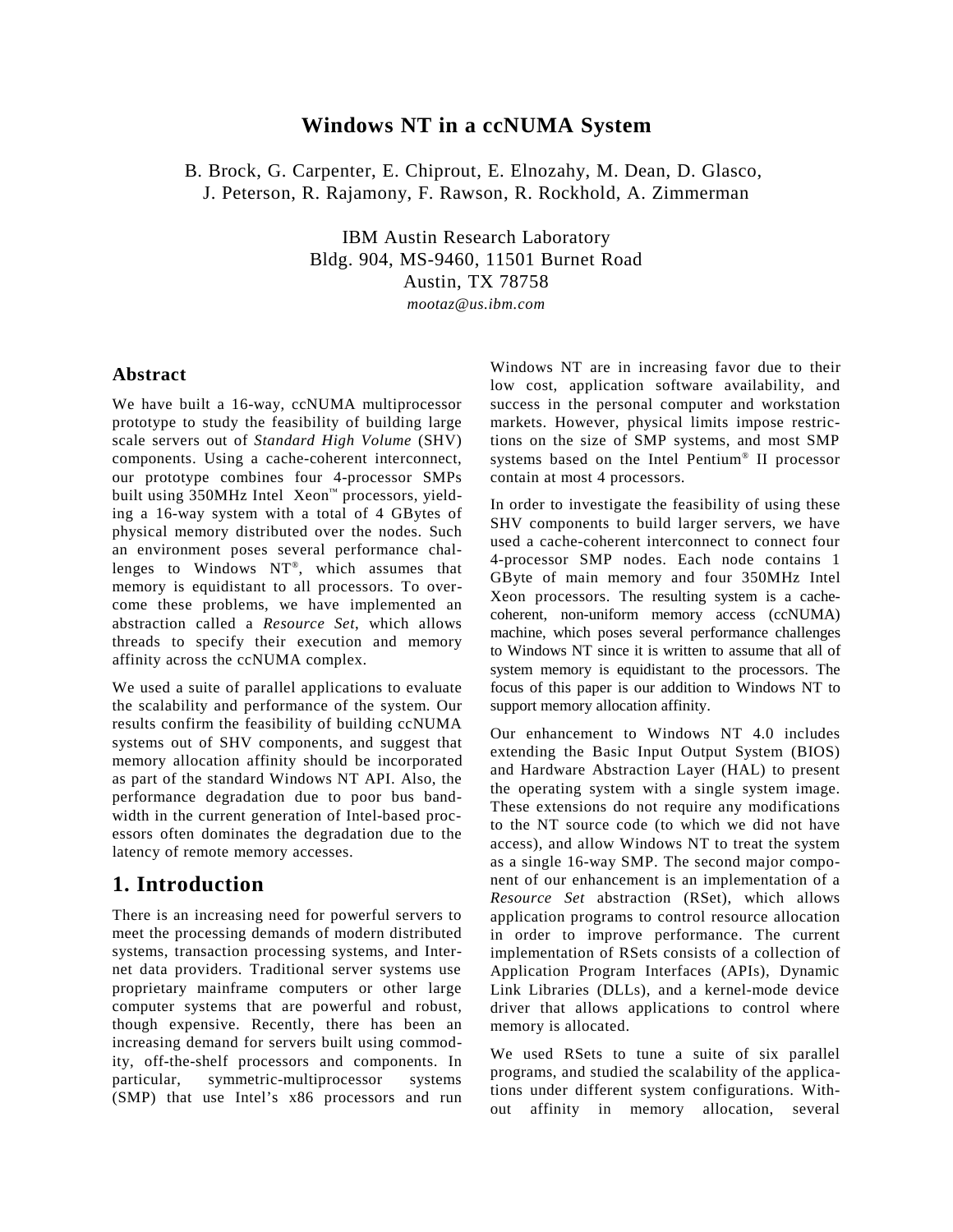applications scale poorly as the system's size increases. This result demonstrates that adding support for memory affinity to Windows NT's standard Application Programming Interface (API) and tuning the application to benefit from this extended API are necessary for ccNUMA systems such as ours. However, such tuning may not be necessary if the machine were to include a remote memory cache and larger processor caches.

Our results also suggest that the poor bus bandwidth (100MHz) of the current generation of Intelbased SMPs often has more of a detrimental effect on performance than the latency of accessing remote memory across the interconnect. This result is somewhat surprising since one would expect the latency of the NUMA interconnect to be the major source of overhead in a ccNUMA system.

Finally, applications that scale well on an SMP were found to continue to scale reasonably as the system size was increased, until the configuration parameters (bus bandwidth, remote memory latency, and L2 cache sizes) prevented any further scaling. On the other hand, applications with poor scalability trends on small systems were predictably unable to scale better on larger ones.

The remainder of the paper is organized as follows. Section 2 reviews previous work. Section 3 gives an overview of our implementation effort. Section 4 describes resource sets. Section 5 presents the results of the experimental evaluation. Our conclusions are presented in Section 6.

## **2. Previous Work**

Over the years several research ccNUMA machines have been constructed, such as Alewife [Ale], DASH [Len] and FLASH [Flash]. These systems have been built either by constructing processor and memory nodes from scratch, or by combining pre-existing hardware using a combination of hardware modifications and interconnection fabrics. Recent years have seen the introduction of several affordable, general purpose ccNUMA and scalable shared-memory implementations such as the Silicon Graphics Origin<sup>™</sup> [SGI], the Sequent NUMA- $Q^{m}$ [Sting], the Data General Aviion™ NUMALiiNE™ [DG] and the Unisys Cellular MultiProcessor [Uni]. Except for the Origin, all of these systems use Intel IA-32 processors. The Sequent and Data General systems are built using standard high-volume 4-processor SMP nodes. The Origin uses the  $R10000^m$  processor and unique memory and I/O structures within as well as between 2-processor nodes. Unisys' Cellular MP also uses a unique

arrangement of 2-processor nodes and claims uniform access times to memory. Our hardware prototype is based on an extension of the Fujitsu Synfinity™ interconnect used in Fujitsu's *team*server<sup>™</sup> [FJST].

Until recently, most of the work done on ccNUMA systems used a variant of UNIX as the operating system. For instance, SGI Irix<sup>™</sup> 6.4 (Cellular Irix<sup>™</sup>) supports the ccNUMA features of the Origin while Sequent has historically had its own implementation of UNIX known as Dynix/ptx®. To the best of our knowledge, Microsoft's direction for scaling Windows NT[NT] beyond standard SMPs has been to provide clustering through the Microsoft Cluster Service[MSCS]. We are also not aware of any existing or planned support for ccNUMA systems in the standard release of Windows NT. However, some of the recent ccNUMA systems, including the Sequent NUMA-Q and the Fujitsu *team*server, have supported NT either as an alternative to UNIX, or as the primary operating system provided on the system. Our NT work is based on the Fujitsu implementation for two-node systems.

Although the Splash [Spl] and Splash-2 [Spl2] benchmark suites have been widely used in the academic community to measure multiprocessor performance [Shrimp, Len], most of the commercial server vendors have been more concerned about reporting performance data using the Transaction Processing Performance Council's TPC-C and TPC-D benchmarks [Gray, TPC]. However, while the TPC benchmarks are good indicators of overall transaction processing performance, they require a large investment to set up and execute properly. For this reason, we have chosen to study a subset of Splash-2 and other scientific workloads. With the exception of a few studies on distributed shared memory systems [Brazos, Sch], most of the Splash-2 studies reported to date have been carried out on UNIX systems.

The value of affinity scheduling has been recognized for SMP machines where many systems attempt to run a thread on the same processor that it ran on last in the hope of reusing data that is already in the cache [Vas]. Our affinity implementation may be viewed as an extension of this notion by colocating threads with the physical memory that they access. Although our implementation is indirect (since we do not have NT source code access), it should be relatively straightforward for Microsoft to implement similar functions directly in the NT executive.

The work of the FLASH project on improving data locality for ccNUMA machines used page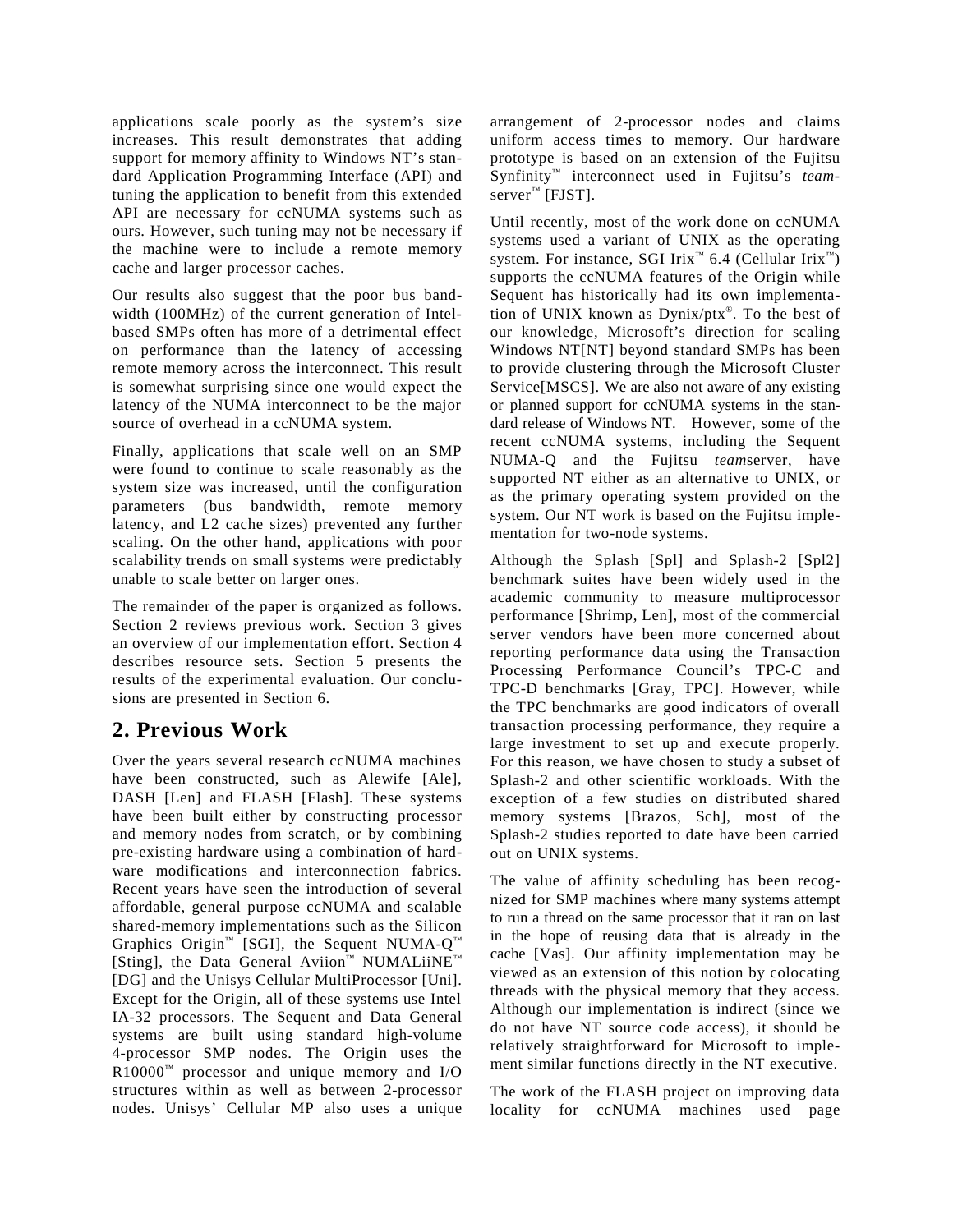migration and replication rather than affinity allocation to improve memory reference locality [Ver]. The Silicon Graphics Origin adds specialized hardware to support an efficient implementation of page migration. The Sequent, Data General and Unisys implementations all split the machine into communicating partitions, each of which runs a distinct copy of the operating system.

## **3. System Overview**

## **3.1 Hardware Overview**

We have constructed a 16-processor ccNUMA system by using a Synfinity interconnect switch to connect four PentiumII-based, Fujitsu *teamserver* SMP nodes. Each node contains four 350 MHz Intel Xeon processors, each with a 1MB L2 cache, 1 GByte of RAM, a standard set of I/O peripherals, and a Mesh Coherence Unit (MCU). The MCU provides coherent access to the memory and I/O devices that exist on other nodes. We designed a hardware card to attach the MCU to the Synfinity switch, which connects the four nodes together to form the 16-processor system. We configured the switch to provide 720 MB per second per link per direction in the prototype. A remote memory access is approximately 3 times slower than a local one.

The MCU in each node snoops the node's local memory bus and uses a directory-based cache coherence protocol to extend memory coherence across nodes. The MCUs exchange point-to-point messages over the switch to access remote memory and to maintain cache coherence over the entire system. The MCU defines a 4-node memory map that effectively partitions a standard 4 GByte physical address space into 4 areas of 1 GByte each, one for each of the nodes in a 4-node system. In addition to memory, memory-mapped I/O and I/O port addresses are also remapped to allow a processor to access the memory-mapped I/O and I/O ports of remote nodes.

## **3.2 Enabling NT on a ccNUMA System**

We enhanced the BIOS and the NT Hardware Abstraction Layer (HAL) supplied by Fujitsu in order to enable Windows NT to run on the 16-processor system (the Fujitsu implementation could support a maximum of two nodes). When powered on, the system starts booting as four separate SMP systems. After the BIOS code on each node is executed, the system executes a BIOS extension (eBIOS) before booting the operating system. The eBIOS reconfigures the four SMP nodes into one 16-way ccNUMA system. Our modifications to the NT HAL support remote interprocessor interrupts, and provide access to remote I/O devices and I/O ports by remapping them as necessary. The combination of the HAL and eBIOS code presents Windows NT with a machine that appears to be a 16-processor SMP with 4 gigabytes of physical memory.

The eBIOS allows the system to be partitioned at boot time into smaller NUMA systems. For example, the eBIOS can partition the system into two 2-node systems, each with 8 processors and 2 GBytes of physical memory. Each partition runs a distinct copy of Windows NT. Other configurations for partitioning the 16-way system into separate systems are also possible. The eBIOS can also "deactivate" processors in a node at boot time allowing us to create nodes with fewer processors for configuration benchmarking purposes.

## **4 Supporting Memory Affinity in NT**

Operating systems on SMP architectures try (when other constraints permit) to schedule threads on the same processor on which they have previously executed. Creating an affinity between a thread and its cache footprint in this manner results in good cache hit ratios, contributing to an application's performance. In addition to supporting such implicit "bindings", Windows NT also permits threads to explicitly specify the subset of processors on which they should be scheduled for execution.

If the performance of a ccNUMA system is to scale as more nodes are added, the operating system must accommodate the variability in memory access times across the system. In particular, a thread's memory allocation requests must be satisfied such that the majority of its memory accesses are served by the node on which it executes. Affinitizing memory allocations in this manner enables applications to take full advantage of the system hardware by reducing interconnect traffic. Indeed, an application may suffer in performance if most of its accesses are to memory residing on remote nodes.

Currently, Windows NT 4.0 considers all of the physical memory in a system to be equidistant to the processors. Since the physical memory frames are indistinguishable, NT does not have any mechanism for affinitizing memory allocations. We have implemented a solution that works around the performance penalties of this limitation. Our solution provides the application with an API permitting it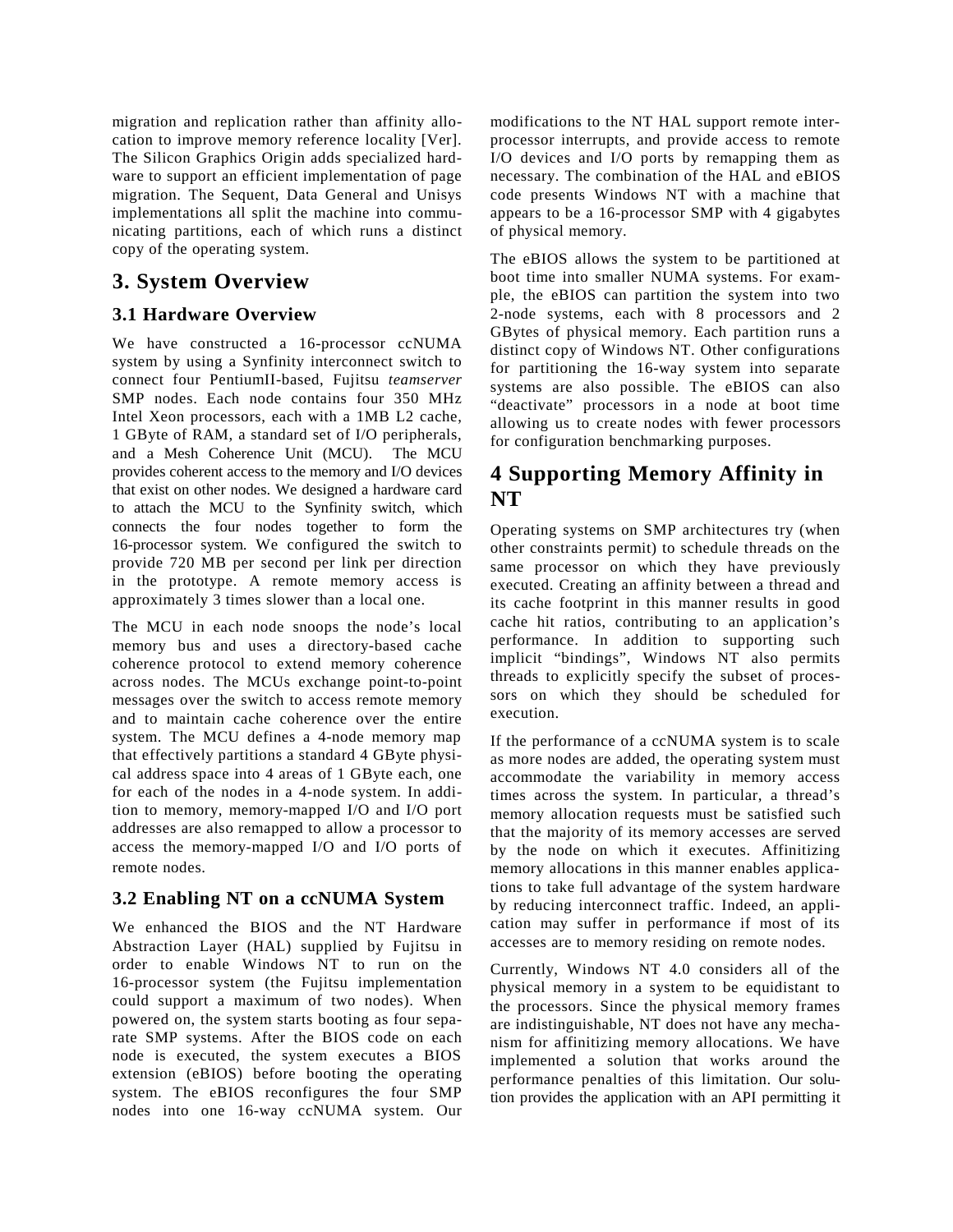to exercise control over the physical memory used to satisfy explicit memory allocation requests. In our experience, we find a resulting improvement in application performance suggesting that this kind of support should become part of the standard API for Windows NT.

Our ccNUMA API is based on a Resource Set (RSet) abstraction. Intuitively, an RSet groups several resources in such a way that a thread that is bound to a resource set consumes resources exclusively from that set. For example, one could specify an RSet containing the processors and physical memory available to one node. A thread that is bound to such an RSet will execute only on processors in that node, and have its memory allocations backed only by physical memory on that node.

RSets are flexible. They can combine the resources in two different nodes, include resources spanning different nodes, contain a partial set of the resources on one node, or any other combination that suits the application needs. Furthermore, they can be manipulated using union and intersection operations and can also form hierarchies, whereby one large RSet is made to contain several smaller RSets. To simplify the interface, our library provides a global RSet that contains all resources in the system. Thus, an application can build additional RSets by specifying subsets of the global one. We have implemented the RSet abstraction using an additional HAL call (through which we find the resources available in the system) and a combination of DLLs, backed by an NT kernel-mode device driver.

The RSet implementation provides fine-grained affinity control. Functions in the API fall into the following categories:

- Determining the system configuration.
- Creating and manipulating RSets.
- Allocating virtual memory that is backed by the physical memory contained in an RSet.
- Binding processes and threads to the processors in an RSet.

We have implemented the RSet abstraction using a combination of DLLs, backed by an NT kernelmode device driver. Furthermore, we also provide a higher level API that provides a simplified interface to the RSet abstraction similar to traditional thread packages. Thus, an application programmer can use the RSet facility indirectly through the familiar interface of a thread library, or can access it directly to exercise greater control.

### **4.1 Allocating Virtual Memory Based on an RSet**

There is no mechanism in Windows NT to constrain the set of physical memory pages that should back a range of virtual memory addresses. We have provided an interface similar to *VirtualAlloc*(), which supports the specification of an RSet. This interface allocates *locked* virtual memory that is backed by system memory as specified by the nodes identified through **memory\_rset**:

#### **void\* NumaVirtualAllocLocked (**

**void\* start\_addr, size\_t \*pages, RSet \*memory\_rset);**

Despite the lack of directed memory allocations in NT, if one can ensure that the system memory backing a range of pages satisfies our requirements, locking the pages in memory forces the mapping to remain unchanged as long as the application is active. The challenge is to coerce NT into backing the virtual pages with memory from the requested node(s). To accomplish this, we have implemented the following approach. First, the *NumaVirtualAllocLocked* routine allocates the number of pages requested, mapping the virtual addresses into the caller's address space. It then increases the working set size of the calling process by the number of pages requested and uses *VirtualLock*() to lock the range into memory. Next, it passes the address and length of the virtual memory range to our *Numa-Mem* device driver which returns a list of the nodes whose real memory backs each page. For each page that is not "correctly" backed, that page is modified, released, and reallocated. This process repeats until all pages are correctly backed. The modify step was added once we observed empirically that it decreased the likelihood of NT handing the same page back to us.

The *NumaMem* device driver translates a given virtual memory address to its physical address, determines the node which "owns" that physical address, and returns that node identifier to the caller. For improved efficiency, a virtual address range can be passed to the driver, and a list of node identifiers (one per virtual page) will be returned. To enable the mapping between a physical address and a node identifier (as required by the *NumaMem* driver), we have exported an interface from our HAL implementation which provides not only the memory-range-to-node-id mapping, but also the system topology information (e.g. number of nodes,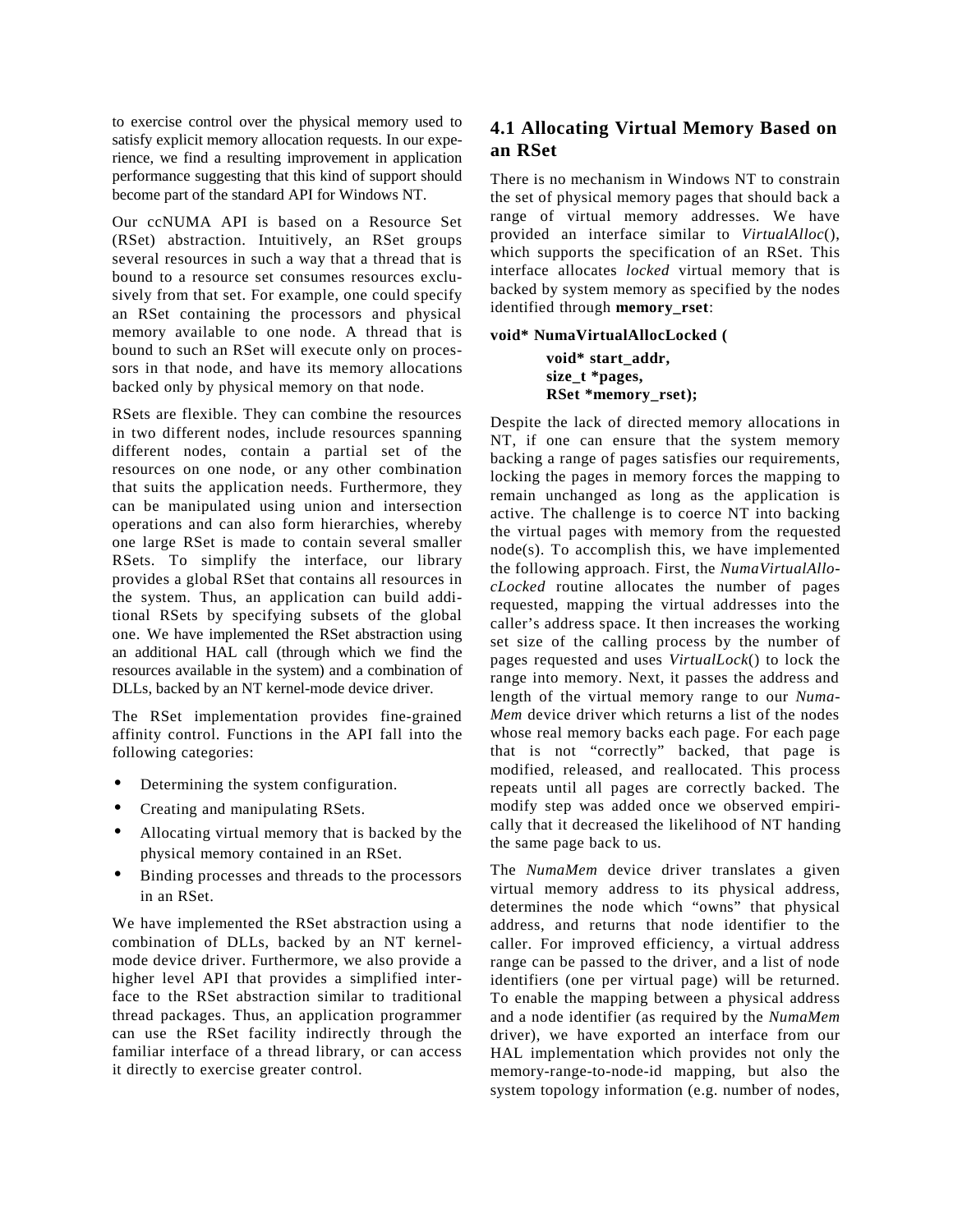which processors are in which node, etc.).

The lack of NT source code access or an appropriate NT API dictates that we indirectly manipulate the page-table structure. As a result, the time required to set up the memory affinity mappings is large and unpredictable. Consequently, we would not advocate this implementation as a permanent solution to the lack of memory allocation affinity in Windows NT. Instead, this implementation allows us to study the potential benefits of including such support in the system. Our results suggest that this support should become an integral part of Windows NT as it moves to scale up to large system configurations.

A constraint of our approach is that we can only affinitize memory that is allocated through our API. Thus, an application must use our API instead of *malloc*() in order to allocate affinitized memory. In addition, we do not have any control over the placement of the program text, the data+BSS regions, and the individual thread stacks. These can be affinitized (or replicated in the case of program text) easily when memory affinity support is integrated within Windows NT

### **4.2 Page Coloring**

Preliminary experiments on our prototype indicated that page coloring has a significant impact on application performance. With physically addressed caches that are not fully associative, a poor virtual to physical address space mapping can cause cache conflicts. Page coloring is a mechanism that can potentially reduce these conflicts. Each physical memory page is assigned a "color" such that similarly colored pages map into the same cache region. By cycling through the available colors when mapping contiguous virtual memory pages to physical pages, cache conflicts can be reduced when spatially close data structures are accessed. A significant advantage of page coloring is that it makes application performance predictable.

When virtual memory is committed using the *VirtualLock*() function, we discovered empirically that Windows NT backs up the virtual range with a set of physical pages that are almost perfectly colored. We wrote our *NumaMem* driver such that the pages it returns are perfectly colored. Lacking the ability to directly manipulate the page-table structure, *NumaMem* uses information about the cache size and the identity of the physical page that backs a virtual page to iterate until the pages are perfectly colored.

### **4.3 Affinity Policies**

Using our Windows NT device driver, we have implemented two different classes of affinity policies: one for thread execution and one for memory allocation. The thread affinity policies are:

- **Float:** This is the default NT policy. Threads are eligible to run on any processor at any time. In order to maximize cache reuse, NT tries (when other constraints permit) to schedule a thread on the same processor on which it has previously executed [NT].
- Fill: In this policy, as many threads are bound to a node as there are processors before we continue to the next node.
- **Round Robin:** In this policy, threads are bound such that the first thread is assigned to the first node, the second thread to the second node, and so on in a round robin fashion.

We have several memory affinity policies, including:

- Any: The allocated virtual memory is backed by physical memory from any node in the system. This differs from the default policy only in that the virtual memory range is locked.
- **Any-striped:** This differs from **Any** in that the pages in the range are uniformly "striped" across the nodes in the system.
- Local: The allocated virtual memory is backed by physical memory local to the node on which the thread executes.
- **Remote:** The allocated virtual memory is backed by physical memory this is *not* local to the node on which the thread executes. This policy allows us to determine an application's sensitivity to memory affinity.

Generally, there is no single combination of these choices that yields the best performance for *all* the applications we studied. The next section presents a performance study using these allocation policies.

## **5 Experience**

To test the effects of using the RSet abstraction to provide memory affinity support in Windows NT, we have conducted several experiments to study the performance of parallel applications on our prototype. The application suite consists of four applications from the Stanford Splash-2 benchmark suite [Spl, Spl2], a parallel program for matrix multiplication, and an implementation of a successive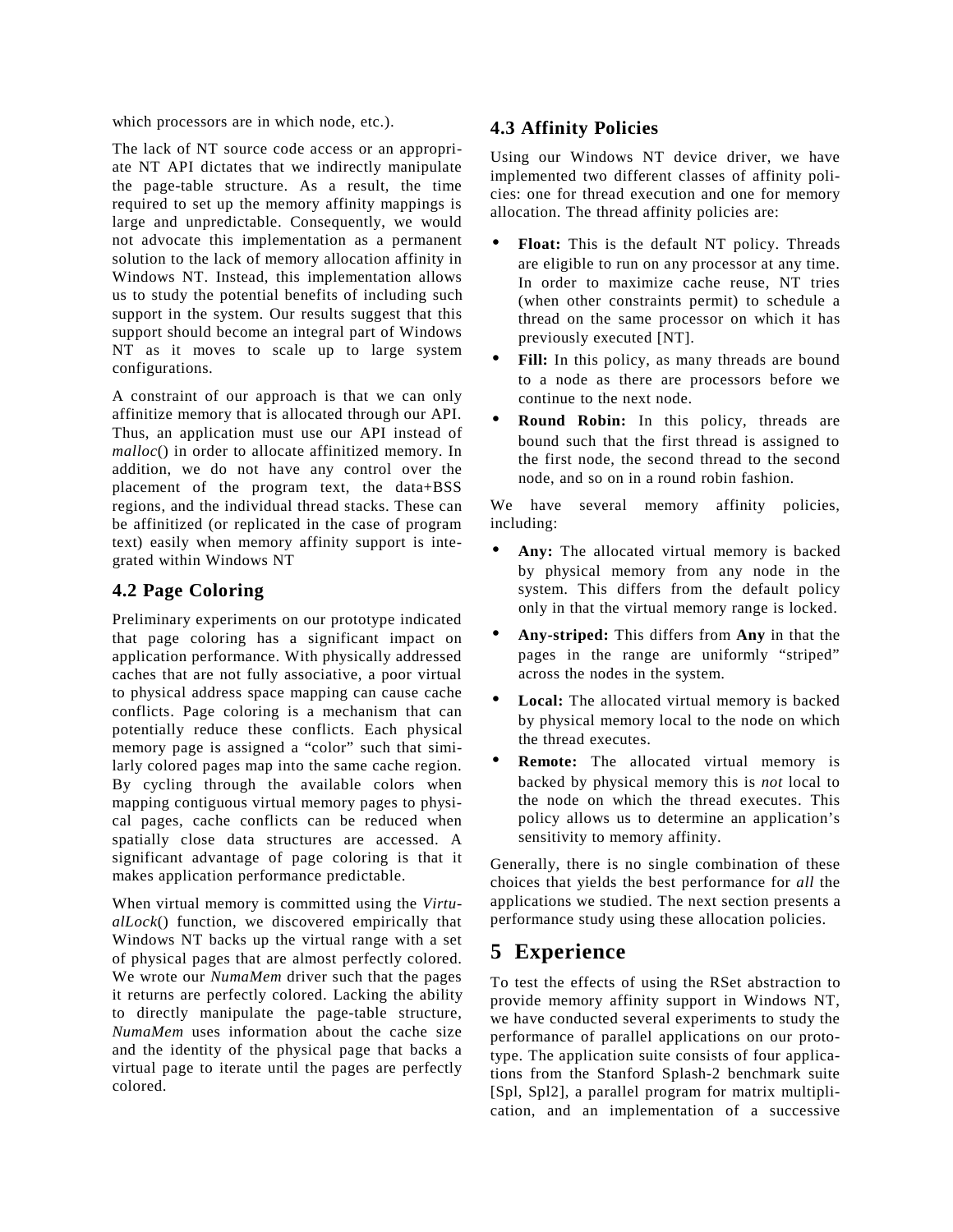over-relaxation algorithm. The six applications are:

- Ocean-contiguous: 4-D 514x514 grids
- Raytrace: balls4 scene, Resolution =  $256x256$
- 3DFFT: 20 iterations, 64x128x64 3D array
- Water-spatial: 5 steps on 32768 molecules
- Matrix Multiply: 1024x1024 matrices
- Jacobi: 500 iterations on a 2000x600 array

The problem sizes were chosen such that even at 16 processors, the collective caches in the system will not accommodate the entire application data set. Note however, that the applications may work for the majority of their lifetimes with a much smaller working set.

We have modified each application to make use of the RSet abstraction. The extent of the modification depended on the application. For all of the applications except matrix multiply, the desired memory affinity could be achieved by just modifying the memory allocation calls of the key data structures at the beginning of the program. For matrix multiply, the code had to be rewritten to replicate one of the multiplier matrices over the entire NUMA machine complex. In this application, the second multiplier matrix is accessed by each thread, making it ineffectual to affinitize it to any particular node. Thus, in the absence of a remote memory cache, a large portion of the memory accesses are to remote memory. Replicating the second matrix avoids the performance hit.

We executed each of the modified applications on several system configurations under each of the policies for thread and memory placement listed in Section 4.2. Each experiment was repeated several times to ensure statistical accuracy. The time we report includes the time for running the application, but it does not include the time taken for initializing the memory pools in the *NumaMem* driver. This is consistent with our goal from the performance study, which is to identify the potential benefits of including memory affinity support inside Windows NT. The cost of initialization of the memory pools in the *NumaMem* driver is not relevant to this goal, since we are not advocating this as a technique for memory allocation anyway. Notice also that the initialization occurs at the beginning of the program, and before any processing or memory allocation takes place. Finally, in order to eliminate any effects of operating system synchronization overheads, all of our applications use userlevel spin locks.



Figure 1: Best-case scalability

Figure 1 presents the best speedup that could be achieved as a function of the number of threads for each of the six applications. The base single-thread case was obtained by configuring the machine to run with a single processor and no remote memory. This base case corresponds to running the application on a uniprocessor machine containing the same amount of memory as an SMP node in our system, with the identical type of processor. The individual data points presented in this figure represent the best performance for each application and configuration over all thread and memory allocation policies. No one combination proved to be the best for all applications and thread configurations. Therefore, this figure serves to establish an upper bound on the scalability of our implementation.

Water exhibits the best scaling. This application has good locality in memory references, and not much sharing. Moreover, as the configuration grew larger, the aggregate total size of all L2 caches could store more of the application's working set. This effect also manifests itself in Jacobi, where the transition from 12 to 16 processors shows better scaling than from 8 to 12.

Three other applications (Matmul, Ocean and Raytrace) continued to improve as the number of processors increased, but the improvement started to taper off around 12 processors, due to a combination of bus bandwidth limitations and the effects of remote memory access. This phenomenon will be explained later in greater detail.

3D-FFT did not scale as well as the others. This application has substantial sharing among its threads causing it to scale poorly. Notice that 3D-FFT does not scale well on a single SMP.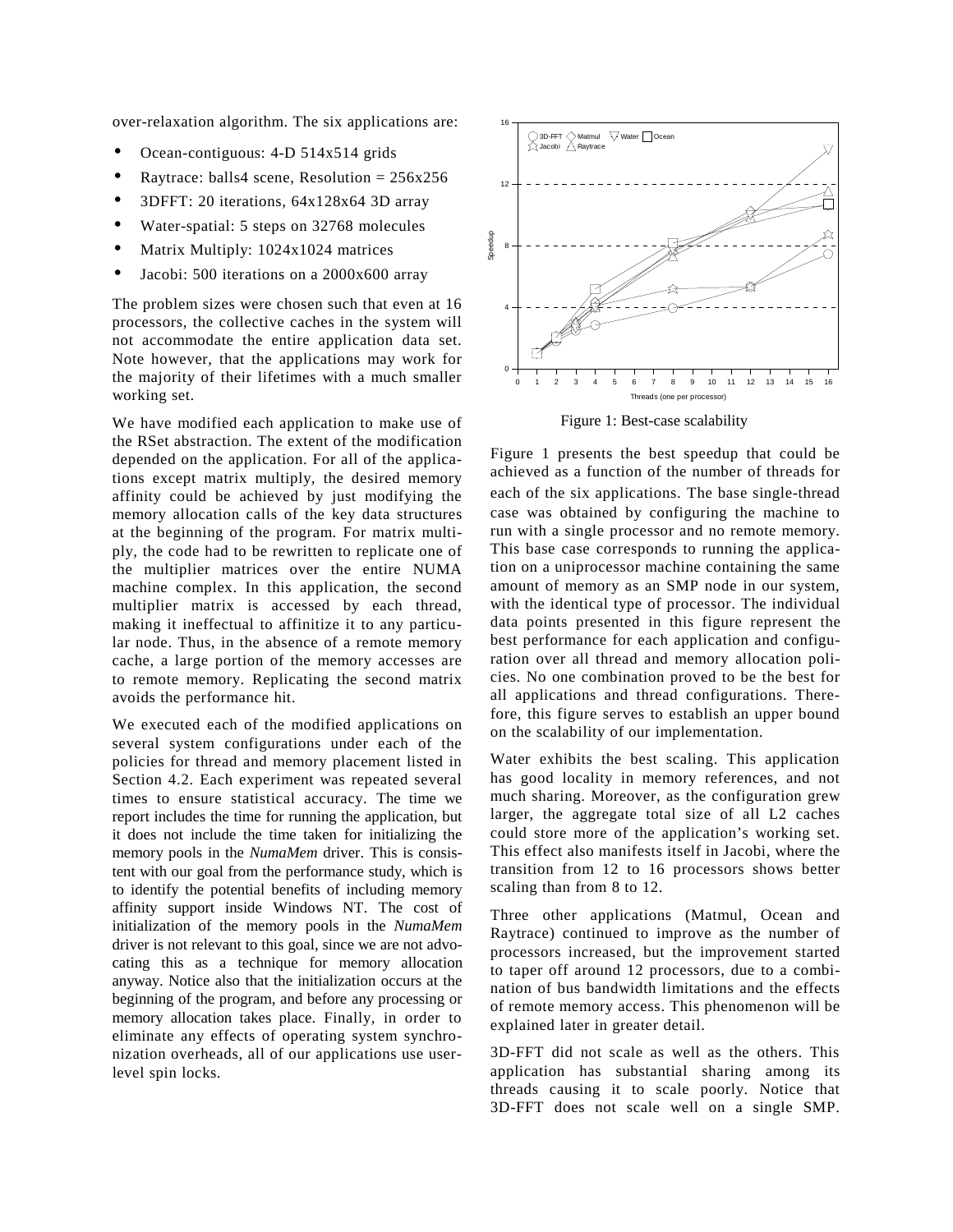Therefore it is reasonable to expect that it would not scale any better on larger machines.



Figure 2: NUMA scalabiliy

Figure 2 shows the scalability of the applications on different ccNUMA configurations. This figure examines the benefits of implementing Intel-based multiprocessor machines larger than 4-processor SMP's. The baseline for this figure is the case where four threads execute on a single, standalone SMP node. The figure shows the scalability for the applications we studied as we run them on 8-way, 12-way, and 16-way ccNUMA machines. These are denoted in the figure by 2-node, 3-node, and 4-node, respectively. Each configuration was executed with as many threads as processors allocated **Round Robin**, and with memory allocated **Local**. Note that the scalability of some applications does not coincide with the best performance available. This is because the base case in Figure 2 is four threads running on a single SMP node, while the 4-thread data point in Figure 1 may correspond to an entirely different configuration. For instance, the best performing 4-thread case for Jacobi uses 4 nodes with the threads allocated **Round Robin** and **Local** memory allocation.

Figure 2 shows that NUMA scales approximately linearly for all applications except Jacobi. Ocean benefits from the increased collective cache capacity available in the system as nodes are added. Other applications such as 3D-FFT scale at a lower rate because of the increased inter-thread data sharing. Jacobi shows the best performance improvement as it scales from the 3-node to the 4-node configuration, because the aggregation of the L2 caches in the 4-node system can contain the entire working set of the application.

#### **5.1 Effects of Allocation Policies**



Figure 3: Base scalability: threads float, standard malloc

Figure 3 shows the scalability of the six applications when left unmodified. In this configuration, the threads are not bound to particular processors and memory allocation is done through the standard operating system mechanism. The results show that only two applications (Water and Raytrace) performed well in this configuration. The primary working sets of these applications fit within the L2 caches of the processors. Furthermore, there is no substantial sharing of data among threads during the computation. The remaining four applications did not scale well. For 3D-FFT and Jacobi, performance actually degraded when moving from 12-way to 16-way. This figure shows that scalability in performance will require application tuning and operating system support for memory affinity in ccNUMA machines built out of SHV components with no remote caches.

Figures 4 and 5 show the effect of tuning the applications to use Rsets. Two measurements are shown for each application, one with the application unchanged (broken line) and one with the application modified to benefit from Rsets (unbroken line). When the application is run unchanged, it uses NT's standard thread and memory allocation policies. When the application is tuned, it uses RSets to control thread and memory allocation. The thread and memory allocation policies used for these experiments are **Round Robin** and **Local,** respectively. The base single-thread case for these measurements was obtained by running the application with one thread on a single processor machine with no remote memory.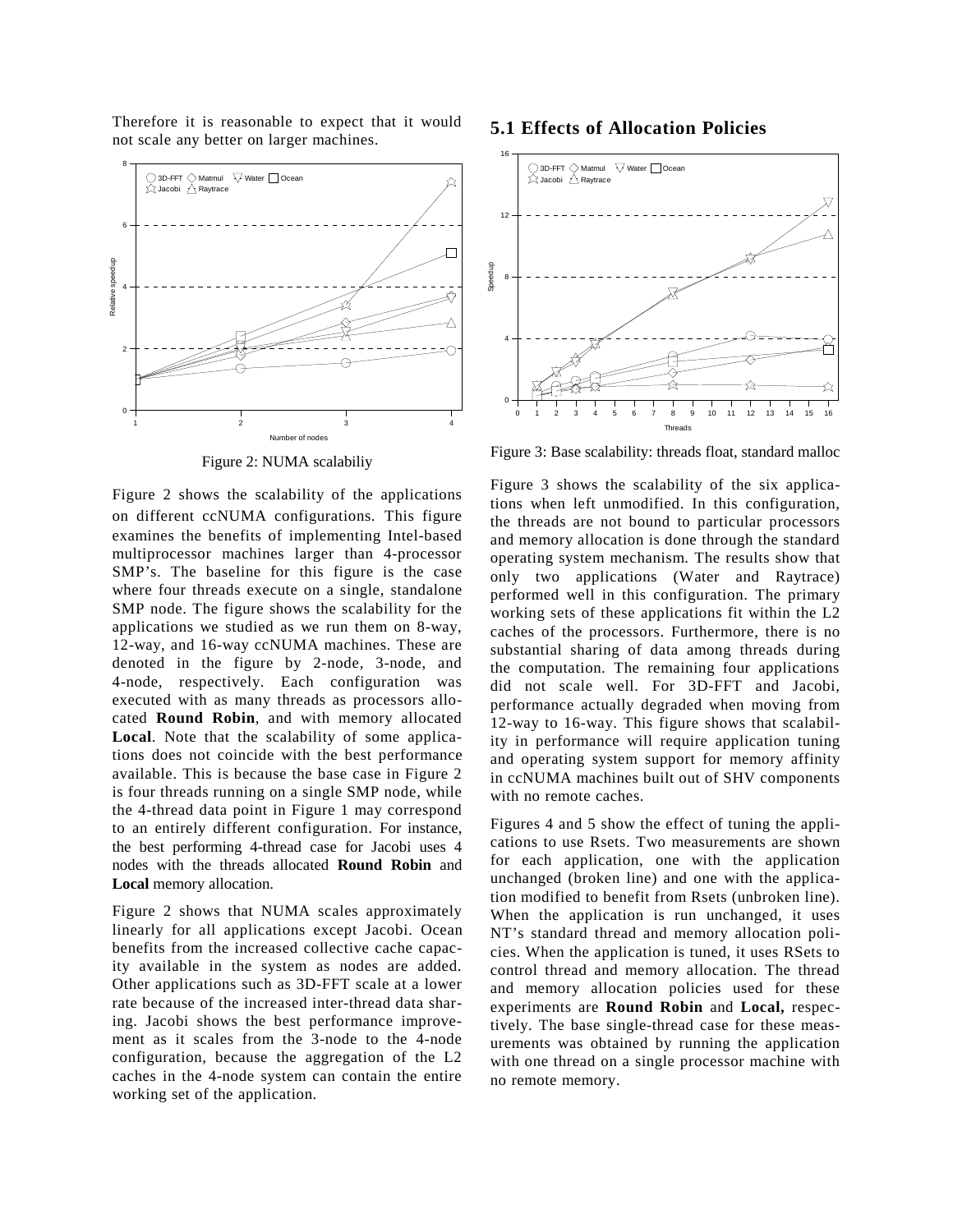

Figure 4: Applications exhibiting no affinity effects

Figure 4 shows that for 3D-FFT, Water, and Raytrace, there is not much to gain by modifying the application to use Rsets. Raytrace and Water work well with the caches in the system. Memory allocation in 3D-FFT is difficult to affinitize because over time, each thread accesses most of the application's data structures.

For these three applications, NT's default allocation policies yield good performance. Even though the unmodified versions of these applications do not specify a thread allocation policy, NT tries to reschedule each thread on the same processor on which it has recently run, so as to improve affinity in cache references [NT]. The NT memory allocator also worked well because we have observed that it uses page coloring to maximize the L1 and L2 cache performance. Since the primary working sets of Raytrace and Water fit within the cache especially in the large configurations, this policy yields good performance.

Figure 5 shows a different situation, where intelligent use of Rsets by the applications has a substantial impact on performance. When Rsets are not used, NT's default allocation policies do not allow the applications to overcome the effects of costly remote memory accesses. The difference in performance depends on the application, but in all cases, there is a clear gain from intelligently using Rsets. One can conclude from this figure that on ccNUMA machines that are architected out of SHV components with no remote caches, operating system support and tuning will be necessary to make these applications perform well. This result suggests that memory affinity support should

become part of the standard Windows NT API if NT is to efficiently support this type of architecture. Although these conclusions depend on the fact that our system has no remote caches, it is not clear whether a remote cache will eliminate all the performance problems caused by NT's default memory allocation policies.



Figure 5: Applications exhibiting affinitization effects.

#### **5.2 Effects of Local Bus Contention**

Local bus contention is a serious problem as modern processors increase in speed. Figure 6 compares the speedup for the six applications in our suite under 3 different configurations. The configuration 1N4 was obtained by configuring the system as a 4-processor SMP, while 4N1 was obtained by configuring the system as a ccNUMA architecture with 4 nodes, each containing one processor. The 2N2 configuration was obtained by configuring the system as a ccNUMA architecture with 2 nodes, each containing two processors. Each configuration has exactly four processors. While 1N4 is a pure SMP system, 4N1 is a pure ccNUMA system. 2N2 represents a hybrid system.

The purpose of this experiment is to determine the impact that the local bus and the inter-node interconnect have on application performance. In the 1N4 case, the application threads face the maximum local bus contention and no interconnect effects. In the 4N1 case, the threads face the least local bus and maximum interconnect effects. The 2N2 case lies in between. Each thread was bound to a processor in this experiment. The memory allocation policy was **local**.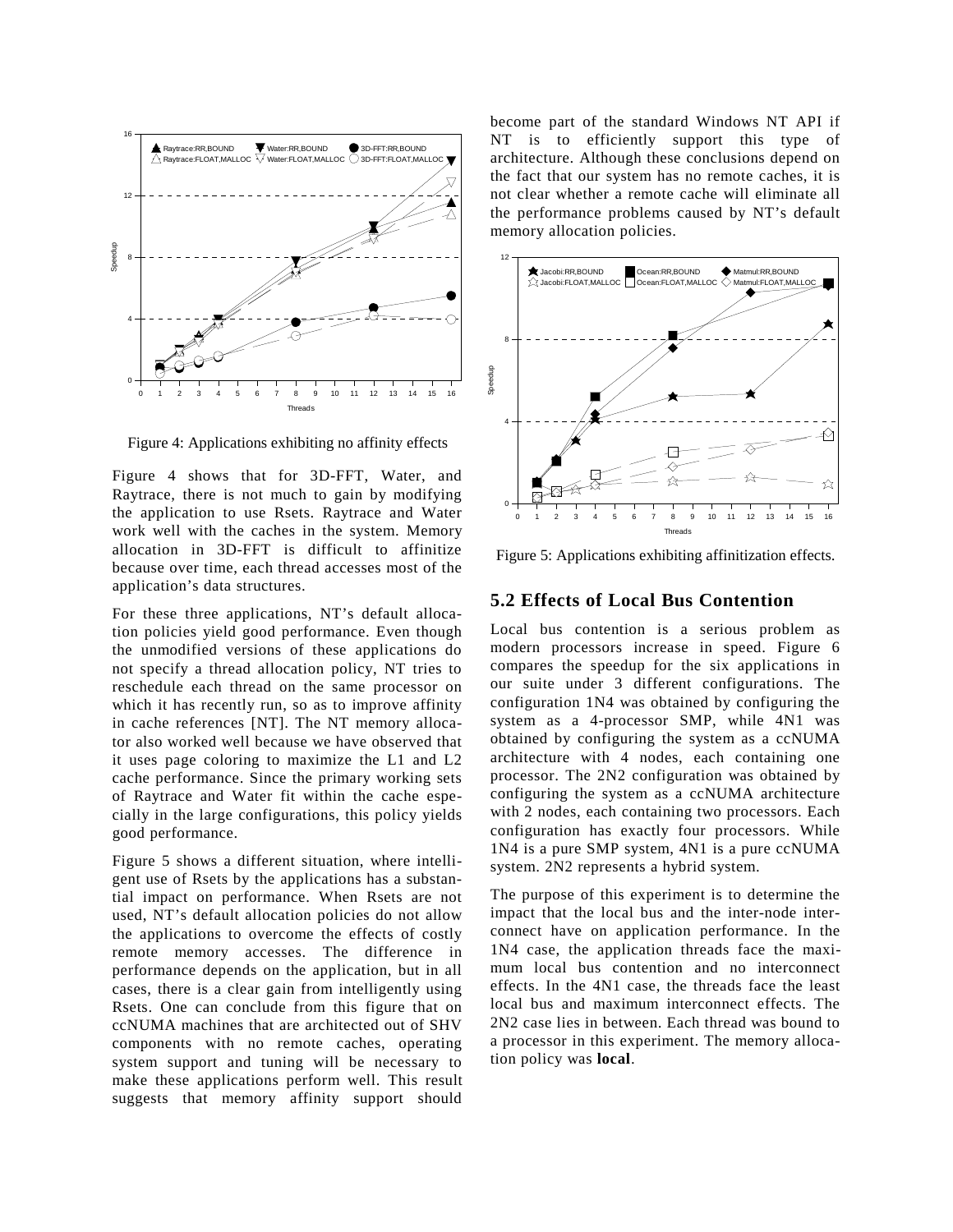

Figure 6: Local bus bandwidth effects.

For Raytrace and Water, there was not much of a performance difference across the different configurations. As mentioned earlier, these applications have small primary working sets that fit within the L2 caches, and exhibit modest interthread data sharing.

For 3DFFT, the effect of remote memory accesses dominates, and performance degrades as we move from an SMP to a ccNUMA architecture. The sharing pattern of this application is such that there is a continuous exchange of data among the threads. It is apparent that the bus bandwidth on a single SMP is adequate for the amount of data to be exchanged. Note that for this application, a remote cache would be of little help, because the contents of such a cache would be continuously invalidated as remote threads continue to modify the corresponding data.

For Jacobi, Matrix Multiply, and Ocean, the 2N2 and 4N1 configurations outperformed the SMP one. The reason is that the SMP case with four threads encounters significant local bus contention since the amount of data being accessed requires more bus bandwidth than is available with the existing Intel memory bus architecture. When the applications are modified to intelligently use RSets, remote memory accesses on the ccNUMA configurations have less of an effect. Therefore, the individual threads benefit from having less contention on the local bus.

### **5.3 Effects of Algorithmic Changes**

Programs written to run in an SMP system will run without modifications on a ccNUMA system. However, it has been argued that NUMA-aware programs could further exploit the performance advantages of ccNUMA architectures, for instance by changing the algorithm used to exploit the characteristics of the NUMA environment (e.g. large amounts of physical memory). In our experiments, we have implemented a modified matrix multiplication algorithm in which the multiplier matrix is replicated at each node. Interestingly, this is similar to distributed algorithms that solve the same problem using message passing. Perhaps this suggests that transforming message-passing programs to run on NUMA systems will be more fruitful for performance tuning applications than just running existing SMP code.

## **6 Conclusion**

We have built a 16-processor ccNUMA multiprocessor system using SHV 4-processor Intel Xeon SMPs. Windows NT was designed primarily to run on small SMP environments in which all processors have equally fast access to all the system memory. It therefore faces performance challenges in an environment where the processor-to-memory speed varies across a system. To overcome these problems and enable NT to run in this environment efficiently, we implemented an abstraction called the Resource Set that allows threads to specify where memory is to be allocated across a NUMA complex. Thus, threads can specify that memory should be allocated from banks that are close to the processors on which they run. This affinity in memory allocation can result in several performance benefits when running parallel applications. Our results indicate:

- The approach of building ccNUMA architectures out of SHV components is viable. For five out of six applications we studied, performance continued to improve in various degrees as we increased the number of processors. In general, it seems that in many cases the penalty of remote memory accesses can either be masked or does not have much of an effect to begin with.
- On architectures such as ours, where there are no special hardware assists or remote caches, scaling the performance of the application may require application tuning and operating system support for memory affinity.
- Memory allocation affinity should become a part of the standard API of Windows NT, as ccNUMA machines become increasingly common.
- For some applications, local bus saturation is the dominant performance impediment. This is somewhat surprising since one would expect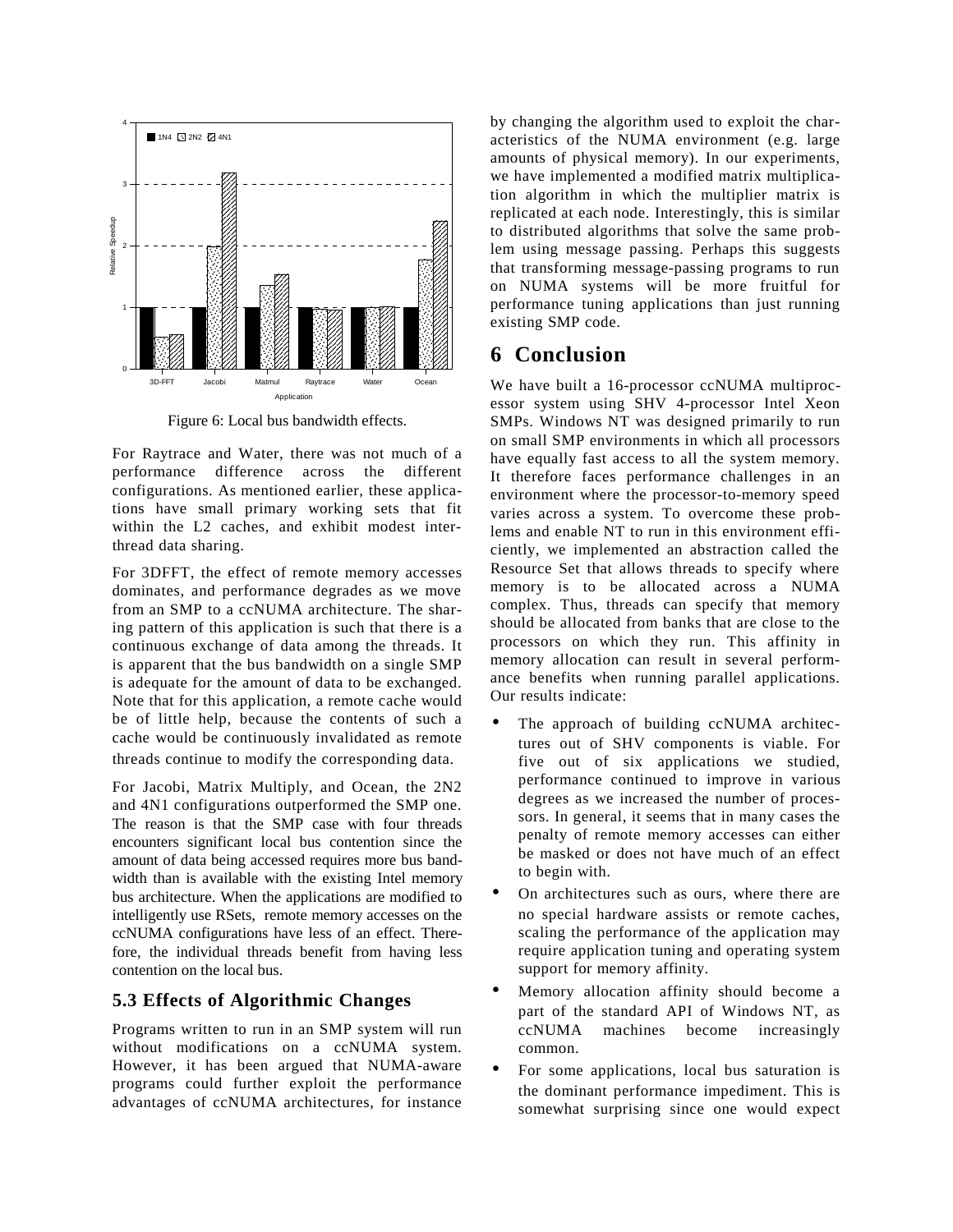the latency of the NUMA interconnect to be a significant source of overhead in a ccNUMA system.

Generally speaking, applications that scale well on an SMP system seem to also scale well on a ccNUMA environment, and vice versa.

#### **Acknowledgments**

We would like to thank HAL Computer Systems and Fujitsu for providing us with the MCU that we have used in our prototype, and also for providing their 2-node eBIOS and HAL code, which we extended to support a 4-node system. We also would like to thank the anonymous referees for their comments and Rich Oehler from the program committee for his help.

#### **Appendix**

The tables at the end of this paper contain the raw data used to create Figures 1 through 6.

Table 1 lists the execution times of the applications for different 16-processor configurations. All times are in seconds. BEST refers to the best-case scalability. For each data point, the configuration that yielded the least execution time is also provided. The BASE case provides the execution times when standard NT allocation policies are used. The TUNED case presents the execution time when the applications intelligently make use of Rsets. The data in this table was used to create Figures 1, 3, 4, and 5. The base single-thread execution time used to generate speedup numbers is given under each application. The single-thread execution was measured on a 1N1,t3,m0 system.

Tables 2 lists the execution times of the applications for different NUMA configurations. All times are in seconds. The allocation policy in each case is t0,m2. The data in this table was used to create Figures 2 and 6.

#### **References:**

- [Alewife] A. Agarwal, R. Bianchini, D. Chaiken, K. L. Johnson, D. Kranz, J. Kubiatowicz, B. H. Lim, K. Mackenzie, and D. Yeung. The MIT Alewife Machine: Architecture and Performance. Proceedings of the 22nd International Symposium on Computer Architecture, June 1995.
- [Brazos] E. Speight and J. K. Bennett. Brazos: A third generation DSM System. Proceedings of the 1997 USENIX Windows/NT Workshop, August, 1997.
- [DG] Data General's NUMALiiNE Technology: The Foundation for the AV 25000 Server, http://www.dg.com/about/html/av25000\_founda tion.htm
- [FJST] W. Weber, S. Gold, P. Helland, T. Shimizu, T. Wicki, and W. Wilcke, The Synfinity

Interconnect Architecture: A Cost-Effective Infrastructure for High-Performance Servers, Proceedings of ISCA'97, the 24th Proceedings of the Annual International Symposium on Computer Architecture.

- [Flash] J. Kuskin, D. Ofelt, M. Heinrich, J. Heinlein, R. Simoni, K. Gharachorloo, J. Chapin, D. Nakahira, J. Baxter, M. Horowitz, A. Gupta, M. Rosenblum, and J. Hennessy. The Stanford FLASH Multiprocessor. In Proceedings of the 21st International Symposium on Computer Architecture, Chicago, IL, April 1994.
- [Gray] Jim Gray, ed., The Benchmark Handbook, 2nd edition, Morgan Kaufman, 1993.
- [Len] D. E. Lenoski and W. Weber, Scalable Shared-Memory Multiprocessing, Morgan Kaufman, 1995.
- [MSCS] Vogels, W., Dumitriu, D., Birman, K. Gamache, R., Short, R., Vert, J., Massa, M., Barrera, J., and Gray, J., "The Design and Architecture of the Microsoft Cluster Service - A Practical Approach to High-Availability and Scalability", Proceedings of the 28th symposium on Fault-Tolerant Computing, Munich, Germany, June 1998.
- [NT] David Solomon, Inside Windows NT, 2nd edition, Microsoft Press, 1998.
- [Sch] Martin Schulz and Hermann Hellwagner, Extending NT Virtual Memory by SCI-based Hardware DSM 2nd USENIX Windows NT Symposium, August 1998, Seattle WA, USA.
- [SGI] James Laudon and Daniel Lenoski, The SGI Origin: A ccNUMA Highly Scalable Server, Proceedings of the 24th International Symposium on Computer Architecture, 1997, pp 241-251.
- [Shrimp] Yuanyuan Zhou, Liviu Iftode and Kai Li, Performance Evaluation of Two Home-Based Lazy Release Consistency Protocols for Shared Virtual Memory Systems, Second Symposium on Operating System Design and Implementation, Seattle, WA, 1996.
- [Spl] Jaswinder Pal Singh, Wolf-Dietrich Weber, and Anoop Gupta. SPLASH: Stanford Parallel Applications for Shared-Memory. In Computer Architecture News, vol. 20, no. 1, pp 5-44.
- [Spl2] Steven Cameron Woo, Moriyoshi Ohara, Evan Torrie, Jaswinder Pal Singh, and Anoop Gupta. The SPLASH-2 Programs: Characterization and Methodological Considerations. In Proceedings of the 22nd International Symposium on Computer Architecture, Santa Margherita Ligure, Italy, June 1995, pp 24-36.
- [Sting] Tom Lovett and Russell Clapp, STiNG: A CC-NUMA computer system for the commercial marketplace, Proceedings of the 23rd Annual International Symposium on Computer Architecture, May 1996
- [TPC] Transaction Processing Performance Council, http://www.tpc.org.
- [Uni] Unisys, Cellular MultiProcessing Architecture, http://www.marketplace.unisys.com/ent/Cmpwh .pdf.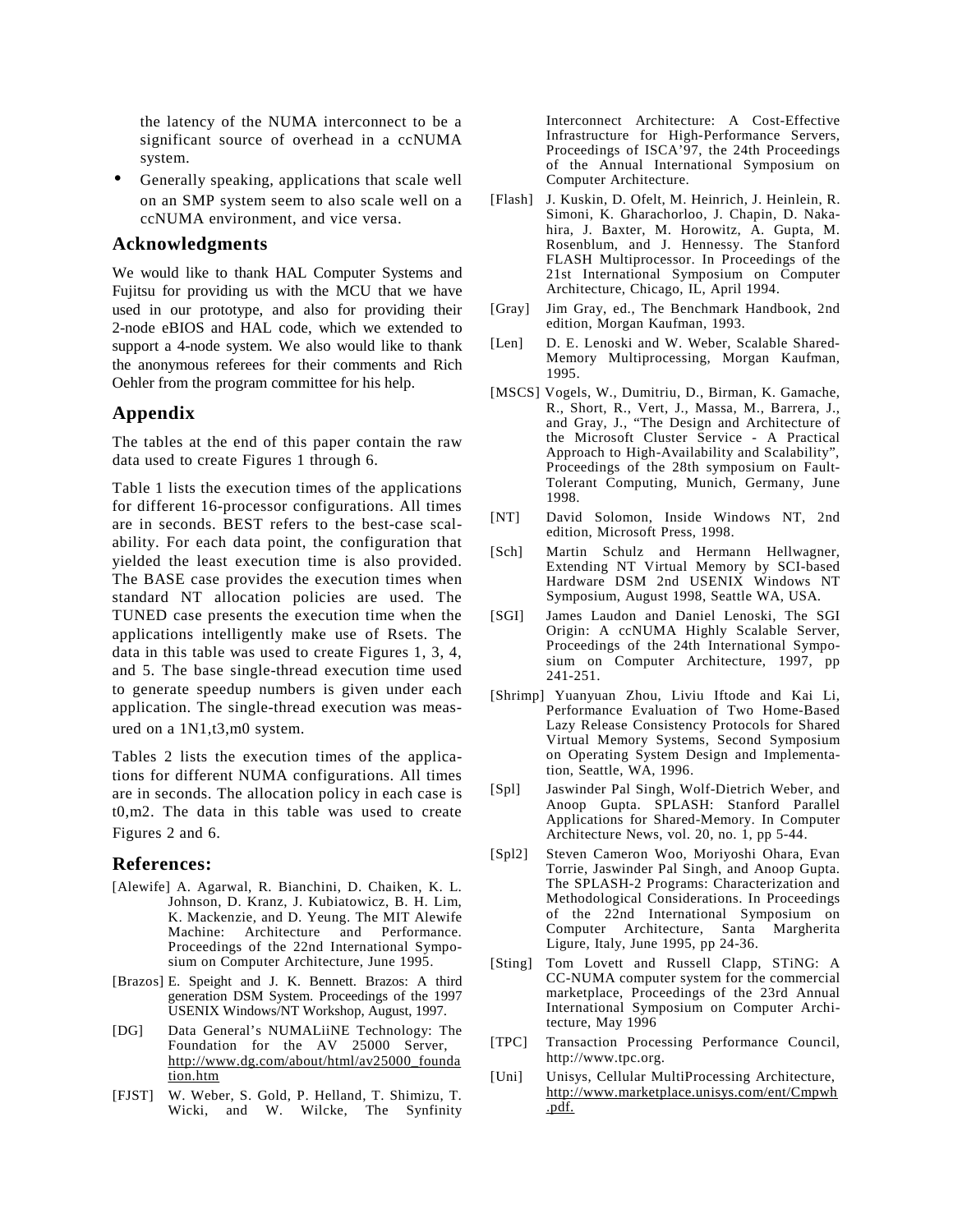- [Vas] Raj Vaswani and John Zahorjan. The Implications of Cache Affinity on Processor Scheduling for Multiprogrammed, Shared Memory Multiprocessors. Proc. 13th Symposium on Operating System Principles, October, 1991.
- [Ver] Ben Verghese, Scott Devine Anoop Gupta, and Mendel Rosenblum, Operating system support for improving data locality on CC-NUMA compute servers. Proceedings of the 7th International Conference on Architectural Support for Programming Languages and Operating Systems, October 1996.

#### **Trademarks**

Pentium® II is a registered trademark of Intel Corporation. Windows NT® is a registered trademark of Microsoft Corporation. AViiON® is a registered trademark of Data General Corporation. R10000® is a registered trademark of MIPS Technologies, Inc. NUMA-Q® and Dynix/ptx ® are registered trademarks of Sequent Computer Systems, Inc. Synfinity™ and *team*server™ are trademarks of FUJITSU LIMITED. Xeon™ is a trademark of Intel Corporation. Irix™, Cellular Irix™, and Origin™ are trademarks of Silicon Graphics, Inc. NUMALiiNE™ is a trademark of Data General Corporation.